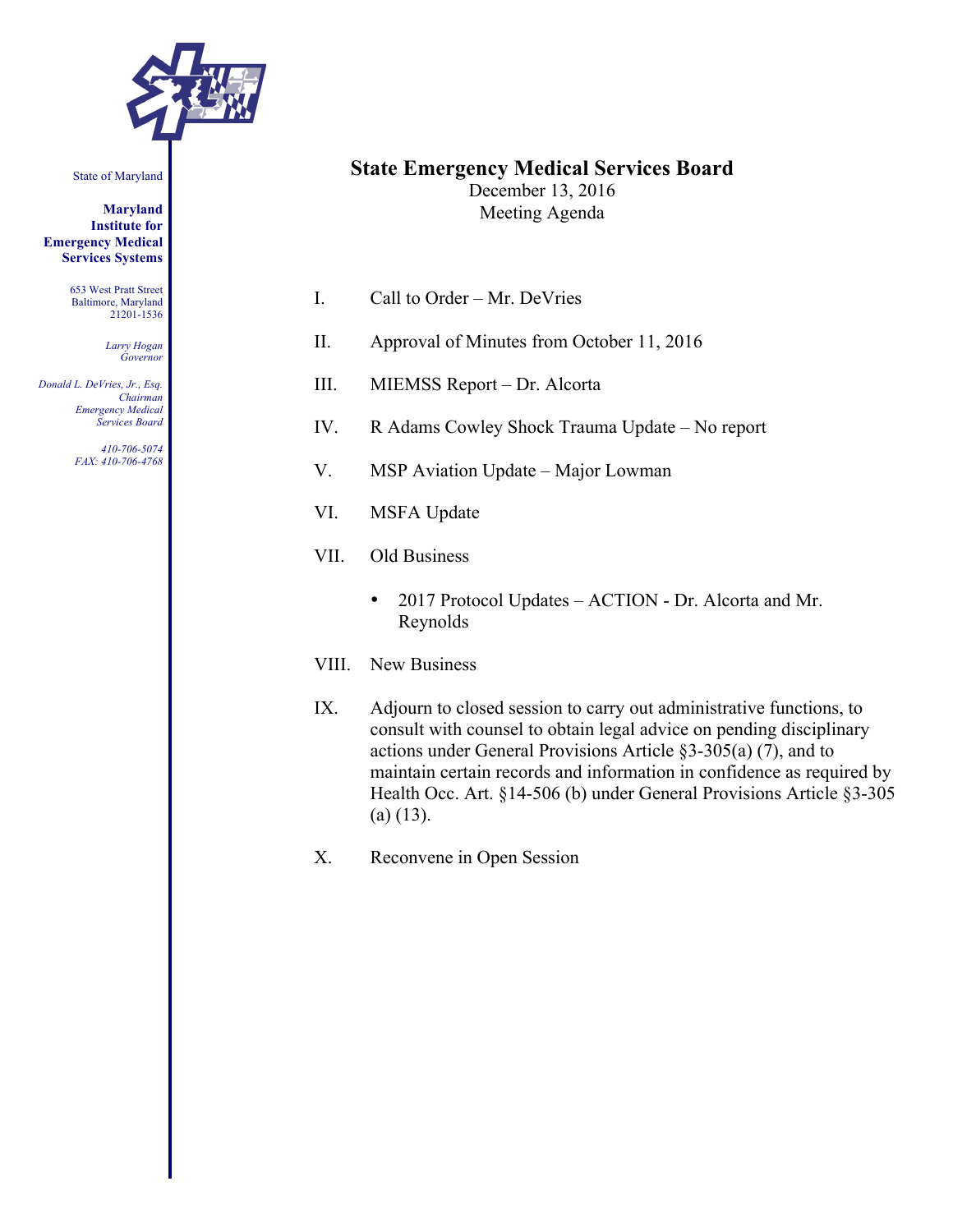

# State of Maryland

**Maryland Institute for Emergency Medical Services Systems**

> 653 West Pratt Street Baltimore, Maryland 21201-1536

> > *Larry Hogan Governor*

*Donald L. DeVries, Jr., Esq. Chairman Emergency Medical Services Board*

> *410-706-5074 FAX: 410-706-4768*

**Board Members Present:** Donald L. DeVries, Jr., Esq. Chairman; Vic Broccolino, Vice-Chairman (phone & in person); Fred Cross; Kyrle Preis; (phone); E. Albert Reece, MD; David Hexter, MD; Sherry Adams; Sally Showalter (phone); Mary Alice Vanhoy (phone).

**Board Members Absent:** Jim Scheulen; Dany Westerband, M.D.

# **Others Present:**

**MIEMSS**: Dr. Alcorta; Ms. Gainer; Ms. Abramson; Ms. Aycock; Ms. Mays; Ms. Myers; Ms. Gilliam; Mr. Schaefer; Ms. Goff; Mr. Brown.

**OAG:** Mr. Magee; Ms. Sette.

**RACSTC:** Dr. Erin Hall.

**MSFA:** President Mike Davis (phone); 2<sup>nd</sup> Vice President Rick Blair.

**MSPAC:** Major Lowman; Captain Beck.

Mr. DeVries opened the meeting at 9:10 am.

**ACTION: Upon the motion Mr. Cross, seconded by Ms. Adams, the Board voted unanimously to approve as written the minutes of the November 15, 2016, meeting of the State EMS Board.**

# **MIEMSS Report**

Paper copies of the report were distributed.

Dr. Alcorta highlighted a few items from the written report including:

### Licensure System.

MIEMSS is requesting that all EMS providers access the on-line Licensure System to update provider profiles. How-to videos are located on the MIEMSS website homepage. Dr. Alcorta added that the following tools can be accessed after creating a profile:

- Initial Provider applications for new providers/students or for current providers to upgrade their provider level
- Renewal applications for current providers
- Change of Information, e.g., address
- Extension Request
- Reciprocity Application for new Maryland providers

#### **State Emergency Medical Service Board December 13, 2016 Minutes**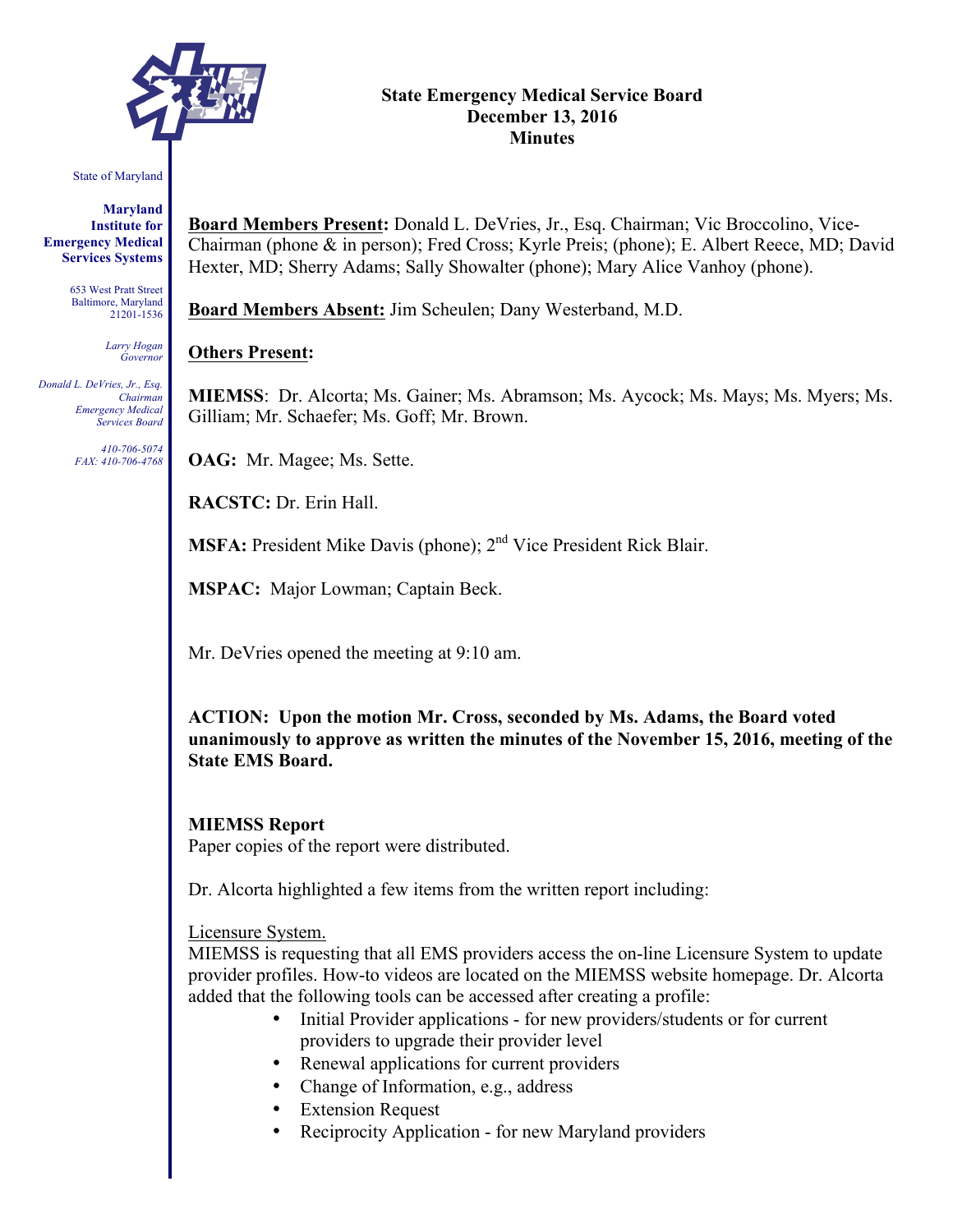- Reinstatement Application for lapsed providers
- Request to Surrender Licensure or Certification
- Replacement Card Request

Additionally, other features, such as applications, including Affiliation Requests and ePINS, will be available.

# CARES.

Dr. Alcorta said that all Maryland Hospitals are now reporting Cardiac Arrest Data into CARES. Current data reveals a Maryland survival rate of Utstein 27% and Utstein with by-stander CPR or public access AED use survival increases to 35%.

# Dates of Note

Dr. Alcorta announced that the following EMS and Prevention Education Programs have been scheduled in 2017:

- 2017 EMS Education Symposium "Education from a New Perspective" January 12, 2017 from 8:00 AM until 3:30 PM.
- Howard County Department of Fire and Rescue's Training Academy 2200 Scott Wheeler Drive, Marriottsville, MD 21104
- Winterfest EMS Conference 2017- January 27 30, 2017 Tilghman Island, Md.
- Miltenberger Emergency Services Seminar Pre-conference March 10, 2017 Conference March 11, 2017 – Rocky Gap Conference Center
- Public Fire and Life Safety Educator Seminar March 25, 2017 MFRI Headquarters, College Park, MD.
- Statewide Volunteer Recruitment Day Open House 2017– April 23, 2017
- EMS Care 2017- April  $26 30$ ,  $2017 -$ Ocean City, MD
- Point/Counterpoint 2017 May 11-12, 2017 Baltimore, MD. Please go to: www.mdcot.org
- MSFA Annual Conference and Convention June  $17 23$ ,  $2017 Ocean City$ , MD
- 2017 Mid-Atlantic Life Safety Conference September 26, 2017 The Johns Hopkins University Applied Physics Laboratory, 11100 Johns Hopkins Rd, Laurel, MD

Dr. Alcorta added that MIEMSS continues to participate on the Governor's Opioid Taskforce.

# **MSFA**

2<sup>nd</sup> Vice President Blair said that the next MSFA Executive Committee meeting is scheduled for February 25 & 26, 2017.

On behalf of the MSFA Presidents and membership,  $2<sup>nd</sup>$  Vice President Blair wished everyone a happy and safe holiday season.

Mr. DeVries thanked  $2<sup>nd</sup>$  Vice President Blair and asked that he convey to the MSFA membership the Board's gratitude for all they do for EMS and said we could not do what we do without the volunteers in Maryland. Mr. DeVries wished the MSFA leadership and members a safe and happy holiday.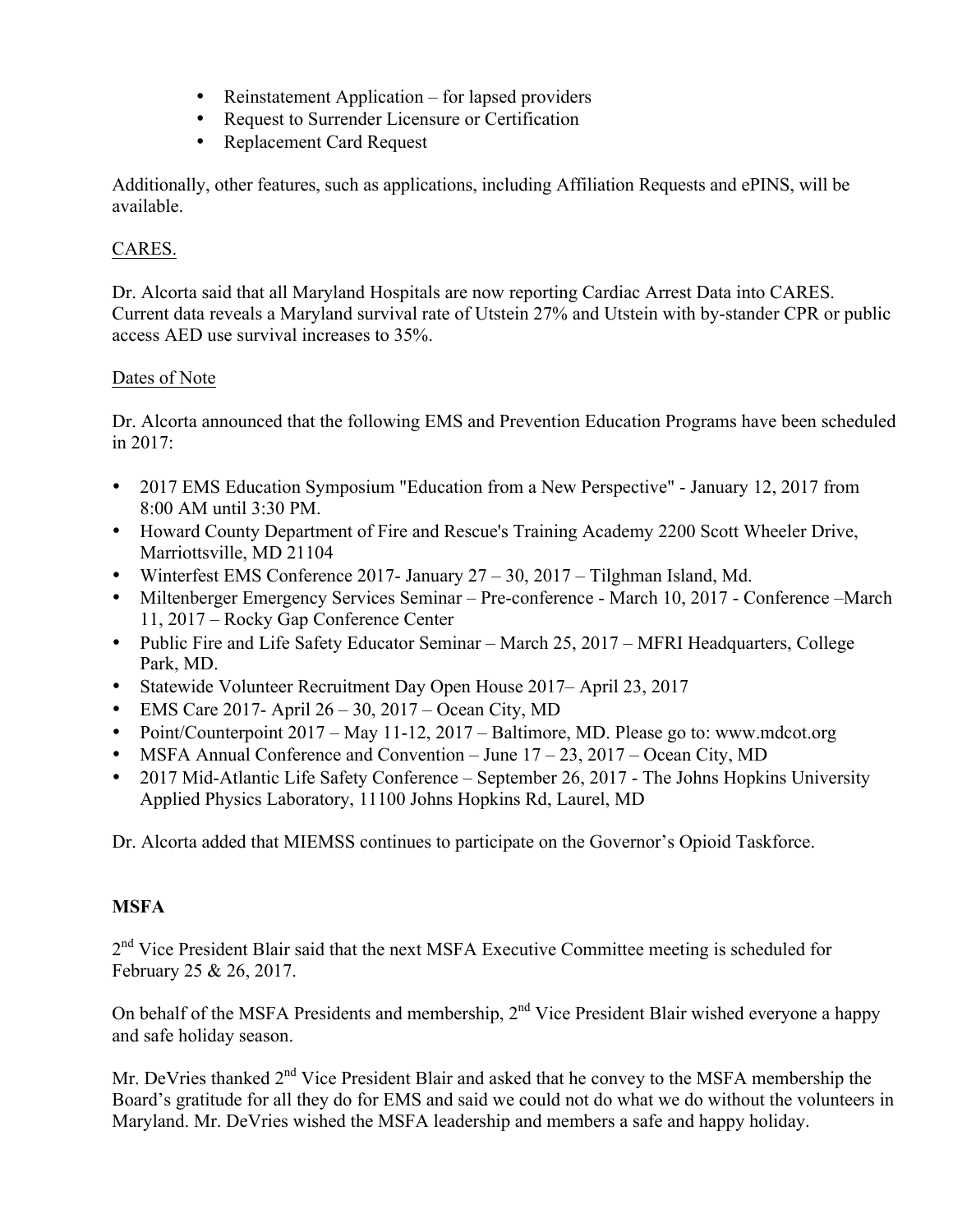### **MSP Aviation Command**

Paper copies of the report were distributed.

Major Lowman said the MSP Operations Budget Hearing at the Department of Budget & Management was held on November 30, 2016, and went well.

### Flight Training Device (FTD)

Major Lowman said the FTD is awaiting shipment pending final resolution of issues detected during pre-delivery inspection in July 2016. Delivery of the FTD is being coordinated with Leonardo (formerly Agusta Westland). It is anticipated that delivery will be made in May 2017.

### **OLD BUSINESS**

### Maryland Medical Protocols for EMS Providers

Dr. Alcorta highlighted the major changes in 2017 Maryland EMS Medical Protocols which included the following:

- Terbutaline has been removed from the Advanced Life Support formulary.
- The Pediatric Section of the Termination of Resuscitation has been modified to allow providers in consultation with a Pediatric Base Station to stop efforts in rare circumstances.
- A new Syncope protocol has been added for adult and pediatric patients.
- A new Overdose/Poisoning: Carbon Monoxide/Smoke Inhalation exposure protocol has been added which includes more formal direction for referral to the Hyperbaric Chamber replacing the Overdose: Inhalation protocol.
- The Fibrinolytic checklist has been removed in the evaluation of Stroke patients at the recommendation of the State Stroke Committee. The Fibrinolytic checklist should still be used in the STEMI patient evaluation.
- The site identification criteria for Intraosseous (IO) insertion has been improved.
- The optional Pelvic Binder protocol has been expanded to allow for pediatric appropriately size Pelvic Binder use.
- The Medical Consultation requirement has been removed for the administration of midazolam for the Bucking Endotracheal Intubated Patient Protocol.
- Freestanding Medical Facility (FMF) Pilot protocol has been expanded to allow EMS to transport stable priority 2 patients to the FMF with a required medical consultation.
- The Mark I/Duodote Optional Supplemental Program have been revised in order to reflect consistency with the standardized dosing that is delivered with the CHEMPACK.

Dr. Alcorta gave an overview of the pertinent requirements in phases 1 and 2 of the proposed Montgomery County Pilot Protocol for an EMS transport to an alternative destination.

Paper copies of the proposed pilot protocol were distributed.

### **ACTION: Upon the motion Mr. Broccolino, seconded by Dr. Reece, the Board voted unanimously to approve the 2017 EMS Protocols.**

**NEW BUSINESS – N/A**